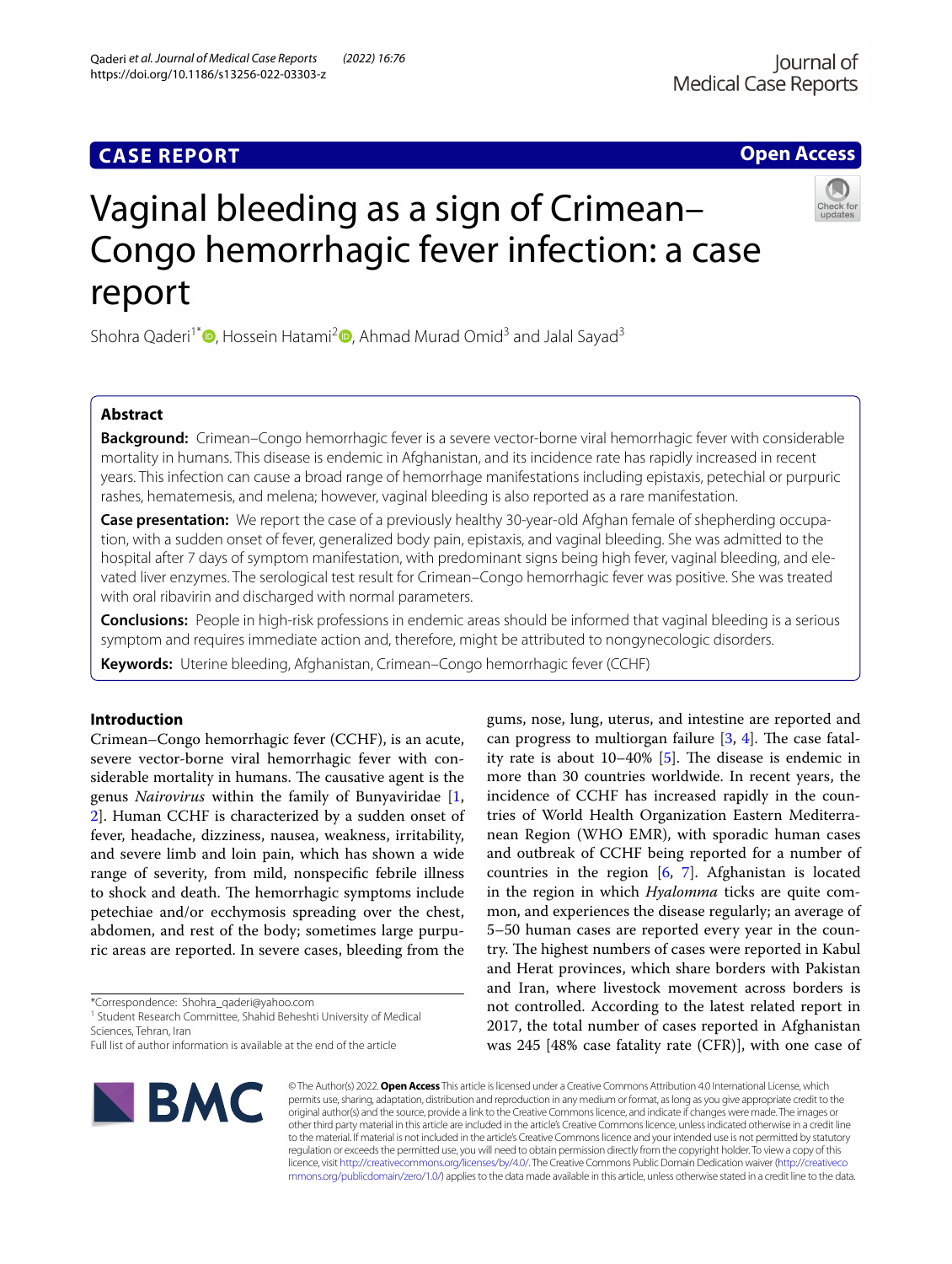vaginal bleeding due to CCHF  $[8, 9]$  $[8, 9]$  $[8, 9]$  $[8, 9]$ . Thus, in this case report, we present the epidemiological, clinical, and paraclinical features of Crimean–Congo hemorrhagic fever in patients with vaginal bleeding as a rare and nongynecological symptom who were admitted to Antani Hospital in Kabul, Afghanistan in 2018.

## **Case presentation**

On the evening of 5 May 2018 ( $T = 0$ ), a non-Kabul resident, 30-year-old Afghan single female was admitted to Kabul Antani Hospital because of fever, pain, hemorrhage (petechia, epistaxis, and uterine bleeding), and vomiting. The patient reported sudden-onset fever and generalized body ache 1 week prior to hospital presentation  $(T = 7)$ . Two days later, the patient had nausea and vomiting regardless of having meals; however, she had not been brought to any health centers. One day later  $(T = 3)$ , she presented epistaxis and vaginal bleeding [last menstrual period (LMP) was on 20 April]. Then, she was brought to the hospital and admitted to the CCHF ward of Kabul Antani Hospital. She denied history of travel, tick bite, and sick contacts; she had no prior medical conditions or medication use. She did not consume alcohol or smoke. She lived in a rural area, and all her family members worked as shepherds. At the time of admission, pulse rate was 92 beats per minute, blood pressure 70/50 mmHg, and respiratory rate 20 breaths per minute, and she had a temperature of 38 °C. Physical examination fndings included pallor, with petechiae and uterine bleeding (without gynecological history). The patient appeared confused on examination. The patient was anemic with a remarkably low platelet count  $10 \times 10^3/\mu L$ . The levels of aspartate transaminase (AST) and alanine aminotransferase (ALT) were 1921 U/L and 1318 U/L, respectively, alkaline phosphatase (ALP) was 796 U/L, and other laboratory test results are presented in Table [1](#page-1-0). CCHF virus was detected from a blood sample drawn on the fourth day with a positive enzyme-linked immunosorbent assay (ELISA) test for specifc CCHF immunoglobulin M (IgM) antibodies by the National Laboratory of Public Health Ministry. Results of hepatitis B testing (hepatitis B surface antigen, hepatitis B core IgG antibody) and hepatitis C testing (the HCV antibody test) were negative. Owing to fnancial issues, some serological tests such as *Leptospira*, *Salmonella*, *Toxoplasma* species, and Lyme disease were not performed. In the CCHF department of the hospital, the patient had been prescribed oral ribavirin as recommended by the World Health Organization (WHO), and supportive therapy was given as presented in Table [2.](#page-2-0) The patient was hospitalized for a total of 8 days. Details of the development of vital signs over the course of receiving ribavirin during her hospitalization are presented in Table [3](#page-2-1). As patients

#### <span id="page-1-0"></span>**Table 1** Laboratory data\*

| Variables                                                | Reference range | Hospital range |
|----------------------------------------------------------|-----------------|----------------|
| Blood                                                    |                 |                |
| Hemoglobin (g/dl)                                        | $12 - 15$       | 10             |
| Hematocrit (%)                                           | $36 - 45$       | 38.4           |
| White-cell count (per mm <sup>3</sup> )                  | $4 - 11$        | 2300           |
| Platelet count (per mm <sup>3</sup> )                    | 150-400         | 10,000         |
| Alanine aminotransferase (U/L)                           | $0 - 40$        | 1318           |
| Aspartate aminotransferase (U/L)                         | $0 - 40$        | 1921           |
| Total bilirubin (mg/dl)                                  | < 1.2           | 2.2            |
| Direct bilirubin (mg/dl)                                 |                 | 1              |
| Indirect bilirubin (mg/dl) <sup><math>\beta</math></sup> |                 | 1.2            |
| Prothrombin-time international<br>normalized ratio       | $0.9 - 1.1$     | 3              |
| Urine                                                    |                 |                |
| Color                                                    | Yellow          | Dark           |
| Clarity                                                  | Clear           |                |
| Specific gravity                                         | 1.033           | 1.000          |
| рH                                                       | 7               | 7.2            |
| Protein                                                  |                 | $2+$           |
| White cells per high-power field                         |                 | $2+$           |
| Red cells per high-power field                           |                 | $3+$           |

\*All these tests were carried out in Antani's hospital laboratory.

mg/dl: Milligram Per Decilitre

 $\beta$ We obtained indirect bilirubin via total bilirubin – direct bilirubin

are not normally followed up in governmental hospitals of Afghanistan, information about her condition after discharge was not available.

# **Discussion**

Here, we presented the case of a woman working as a shepherd who had uterine bleeding as a rare and nongynecological sign of CCHF that led to 8 days of hospitalization. Crimean–Congo hemorrhagic fever is a severe tick-borne disease with a wide range of geographical distribution. The disease is endemic over a wide geographic area, mainly in Southern Europe, Africa, the Middle East, and Asia [\[3](#page-3-2)]. Afghanistan is located in the endemic region of this disease and experiences the disease regularly, about 5–50 cases every year, but the majority of cases occur around Eid-Adha (sacrifce feast in Islam) in which there is increased human contact with livestock due to sacrifcial rituals/norms. Residence in rural area and close contact with livestock are shown to be more common in CCHF cases, both of which were the case in our patient. These groups should be considered as susceptible/vulnerable to CCHF infection. There is little information about the pathogenesis of the infection, but the interaction between the virus and host cells (mainly endothelial cells and immune cells) is most likely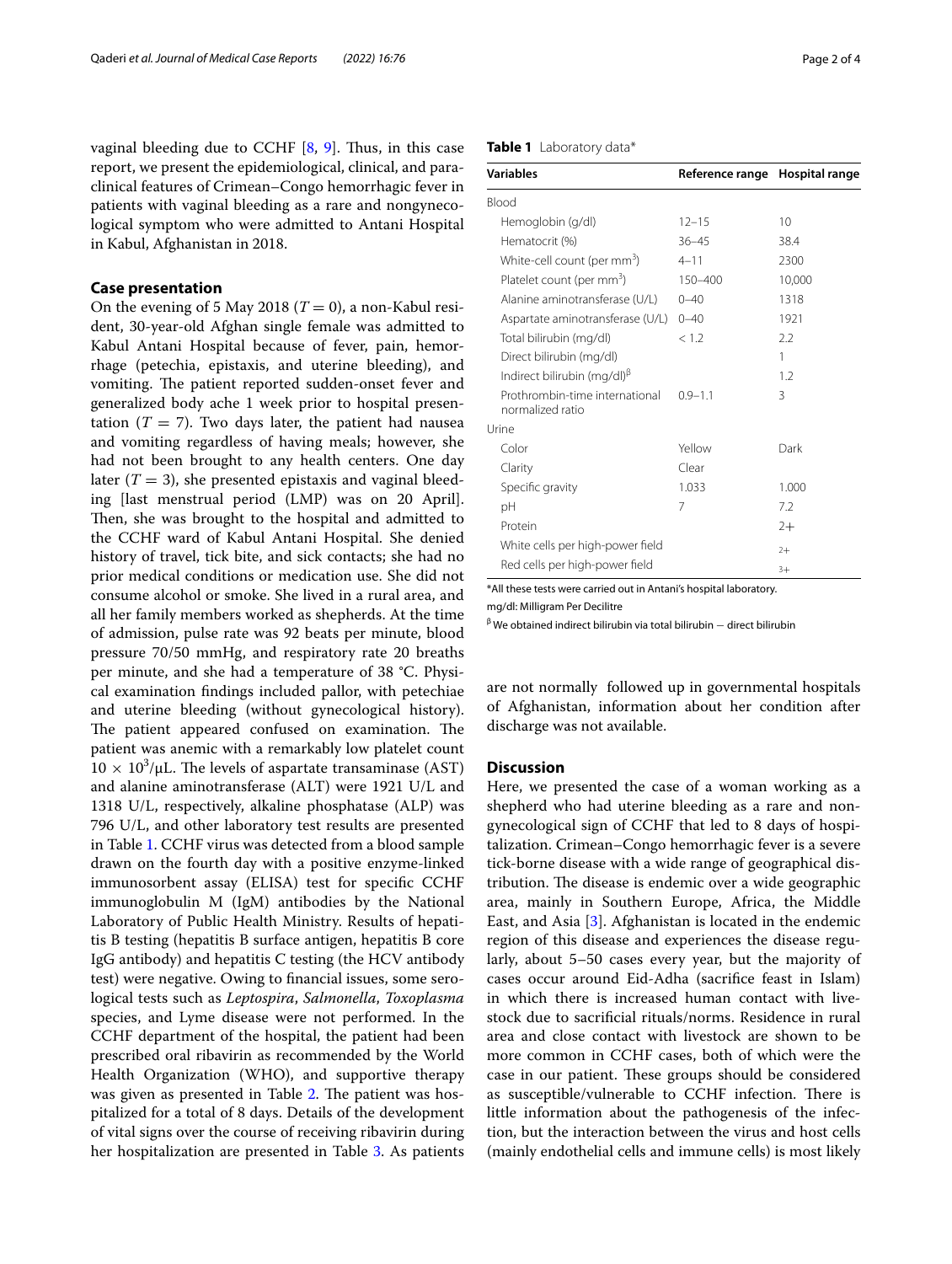<span id="page-2-0"></span>

| Intervention   | Dose/frequency        | First dav | Second dav | Third dav | <b>Fourth dav</b> | Fifth day | Sixth dav | Seventh dav | Eighth dav |
|----------------|-----------------------|-----------|------------|-----------|-------------------|-----------|-----------|-------------|------------|
| Pantoprazole   | 40 ma once            | Yes       | Yes        | Yes       | Yes               | Yes       | No        | Νo          | No         |
| Ringer lactate | 1000 cc once          | Yes       | Yes        | Yes       | Yes               | Yes       | Yes       | Yes         | Yes        |
| Cefotaxime     | 2 g three times daily | Yes       | Yes        | Yes       | Yes               | Yes       | Yes       | Yes         | Yes        |
| Ribavirin      | 2000 mg/once          | Yes       | Yes        | Yes       | Yes               | Yes       | Yes       | Yes         | Yes        |
| Platelet mass  | $400$ cc once         | Yes       | Yes        | Yes       | Yes               | Yes       | Yes       | Yes         | Yes        |

\*Treatment received by patient over 8 days of hospitalization. Ribavirin 400 mg daily for two more 2 days and cefotaxime 1 g daily were prescribed as home treatment

<span id="page-2-1"></span>**Table 3** Daily vital signs

| Days of admission                           | <b>First</b> | Second | Third  | Fourth | <b>Fifth</b> | Sixth  | Seventh | Eighth |
|---------------------------------------------|--------------|--------|--------|--------|--------------|--------|---------|--------|
| Blood pressure (systole/<br>diastole, mmHq) | 70/50        | 87/50  | 100/60 | 10/70  | 100/60       | 100/70 | 10/60   | 10/70  |
| RR (per minute)                             | 20           | 20     | 20     | 20     |              | 20     |         | 20     |
| PR (per minute)                             | 78           | 92     | 88     | 82     | 80           | 84     | 74      | 74     |
| $T (^{\circ}C)$                             | 38           | 37.6   | 37.4   | 37.2   | 37.3         | 37     | 37      | 37     |

*RR* respiratory rate, *PR* pulse rate. *T* temperature

responsible for the pathogenesis. There are two theories about CCHF pathogenesis: the frst is that the virus interacts with endothelial cells, and the latter is that the virus interacts indirectly with immune cells, which results in the release of mediators  $[10]$  $[10]$ . Hemorrhage as a main sign of CCHF has two mechanisms: the frst is through a direct efect on hemostasis cells such as thrombocytes and endothelial cells, and the second is through immune and infammatory pathways that lead to cellular damage. The liver is the main site of CCHF virus replication. During replication, the virus is able to induce cytopathic efects, including hepatocyte necrosis and apoptosis, Kupffer cell hyperplasia, and fatty changes  $[6-10]$  $[6-10]$ . The majority of Afghanistan CCHF cases visited hospitals at the hemorrhagic phase of the infection, and this delay reduces the efficacy of ribavirin and leads to more serious health complications  $[8, 11]$  $[8, 11]$  $[8, 11]$  $[8, 11]$ . This febrile, hemorrhage disease can cause a broad range of hemorrhagic manifestations including petechiae and/or ecchymosis spreading over the chest, abdomen, and rest of the body; sometimes large purpuric areas are reported. In severe cases, bleeding from the gums, nose, lung, uterus, and intestine are reported and can progress to multiorgan failure; however, vaginal bleeding is a rare manifestation of CCHF infection. According to previous studies, the hemorrhagic phase of the infection starts between the third and sixth day of symptom onset; in our patient, bleeding started on day 4 [[6](#page-3-5)]. Statistical signifcance has not been reported for age, gender, and tick contact, regarding fatality to the infection [\[14](#page-3-11)]. Hemorrhage has been reported in all fatal cases, and the presence of bleeding is the most important predictive factor of fatality. Epistasis is the most common type of bleeding, and bleeding in more than one system has been seen in patients who died, but it is difficult to determine which types of hemorrhages are associated with fatality of this infection [[12,](#page-3-12) [14\]](#page-3-11). Previous studies investigated vaginal bleeding as a sign of CCHF infection [[9–](#page-3-8)[14\]](#page-3-11). Thrombocytopenia, leukopenia, and elevation of AST, ALT, and international normalized ratio (INR) are some typical hematological changes in a patient with CCHF infection, which were seen in our case. The elevation of AST and INR and thrombocytopenia were found to be predictors of fatality/mortality  $[14]$  $[14]$ . This case report, however, puts an emphasis on the importance of vaginal bleeding being considered a matter of urgency that requires immediate action and, therefore, might be attributed to nongynecologic disorders.

# **Conclusion**

CCHF is a serious public health problem/threat that is endemic in Afghanistan. This infection can cause a wide range of hemorrhage manifestations of which vaginal bleeding is a serious symptom that requires immediate action. Vaginal bleeding is an uncommon symptom of this disease and, therefore, might be attributed to nongynecologic disorders. Low platelet count, low level of white blood cells, and vaginal bleeding, especially in endemic areas, could suggest CCHF infection.

**Abbreviation**

CCHF: Crimean–Congo hemorrhagic fever.